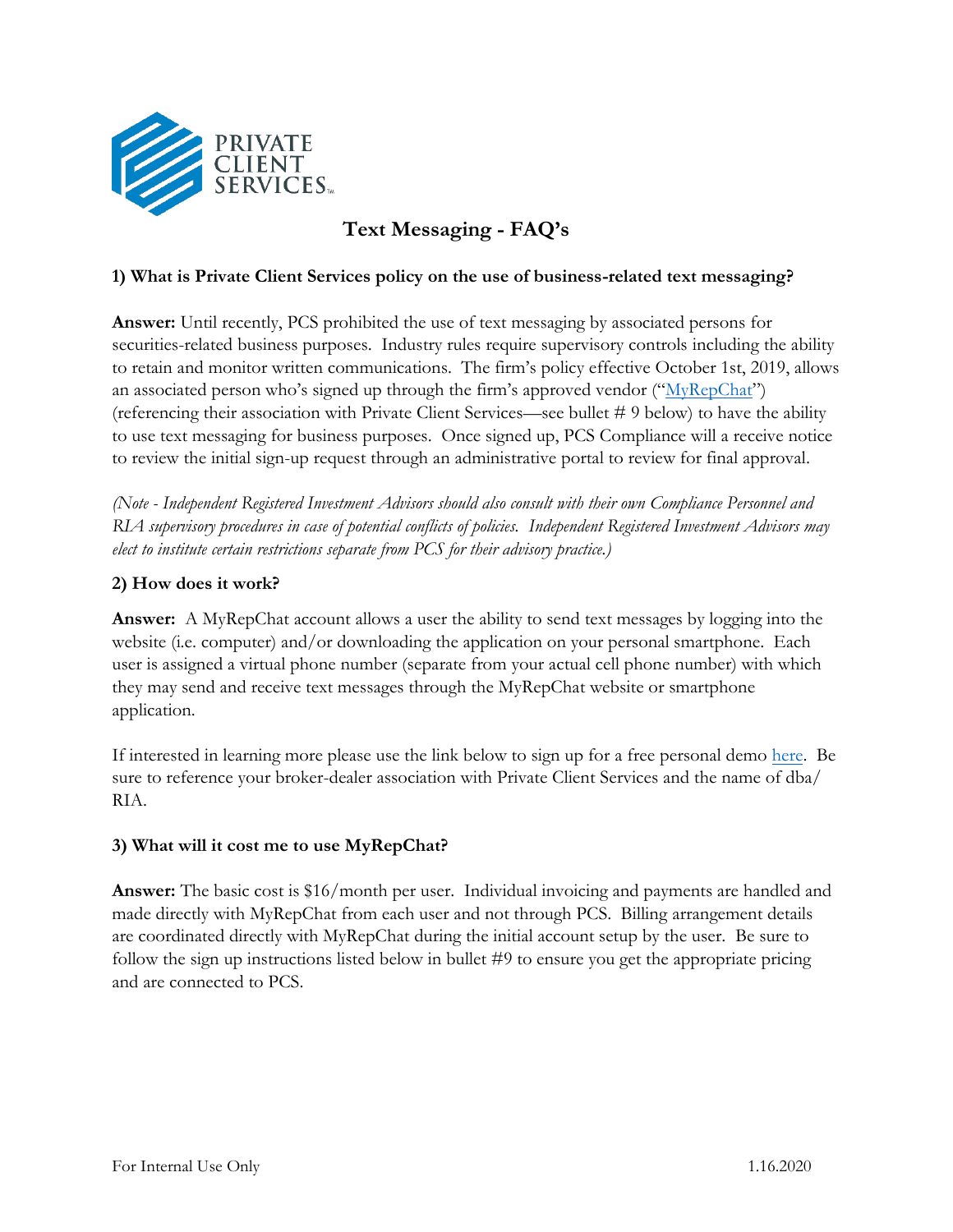### **4) Must I signup if I don't want to send/receive business-related text messages?**

**Answer:** No. Only those interested in communicating via text messaging for business should sign up. If you elect not to do so, you are prohibited from text messaging for PCS business purposes.

#### **5) What are some examples of text messages that are allowed?**

**Answer:** a) Scheduling/confirming appointments.

b) Discussing general market activity/commentary *(registered personnel only).*

c) Answering general questions related to investment products and services without making client specific recommendations *(registered personnel only).*

#### **6) What types of text messages are prohibited?**

**Answer:** a) Texting client sensitive or non-public personal identifying information including account numbers, social security numbers, date of birth, etc.

> b) Acceptance of trade order instructions solely from a text message *(a properly registered person should confirm instructions verbally).*

c) Accepting/processing asset movement transaction instructions/requests.

d) Recommending new products and/or services. *(Text messages are meant to be brief so while answering general questions concerning products and services are ok, making recommendations to purchase a new product or service should not be delivered solely in a text message without a more thorough discussion by other means including providing complete disclosure i.e. prospectus delivery, etc).*

e) Using emoji's when sending a text message.

## **7) I understand that MyRepChat has the ability to integrate with various CRM's to help track my interactions with my clients. Is this true?**

**Answer:** Yes. Some of the CRM's available to integrate with MyRepChat include RedTail, Salesforce, Smart Office, Wealthbox, Junxure, and others found here: [https://www.ionlake.com/myrepchat/integrations/.](https://www.ionlake.com/myrepchat/integrations/) If you have a CRM that is not listed, please contact MyRepChat directly to see if integration is possible.

### **8) Does MyRepChat integrate with Marketing Pro?**

**Answer:** Yes. For those who have at least Marketing Pro Library level access as an associated person with PCS, pre-approved articles are available to share/send through MyRepChat. Additional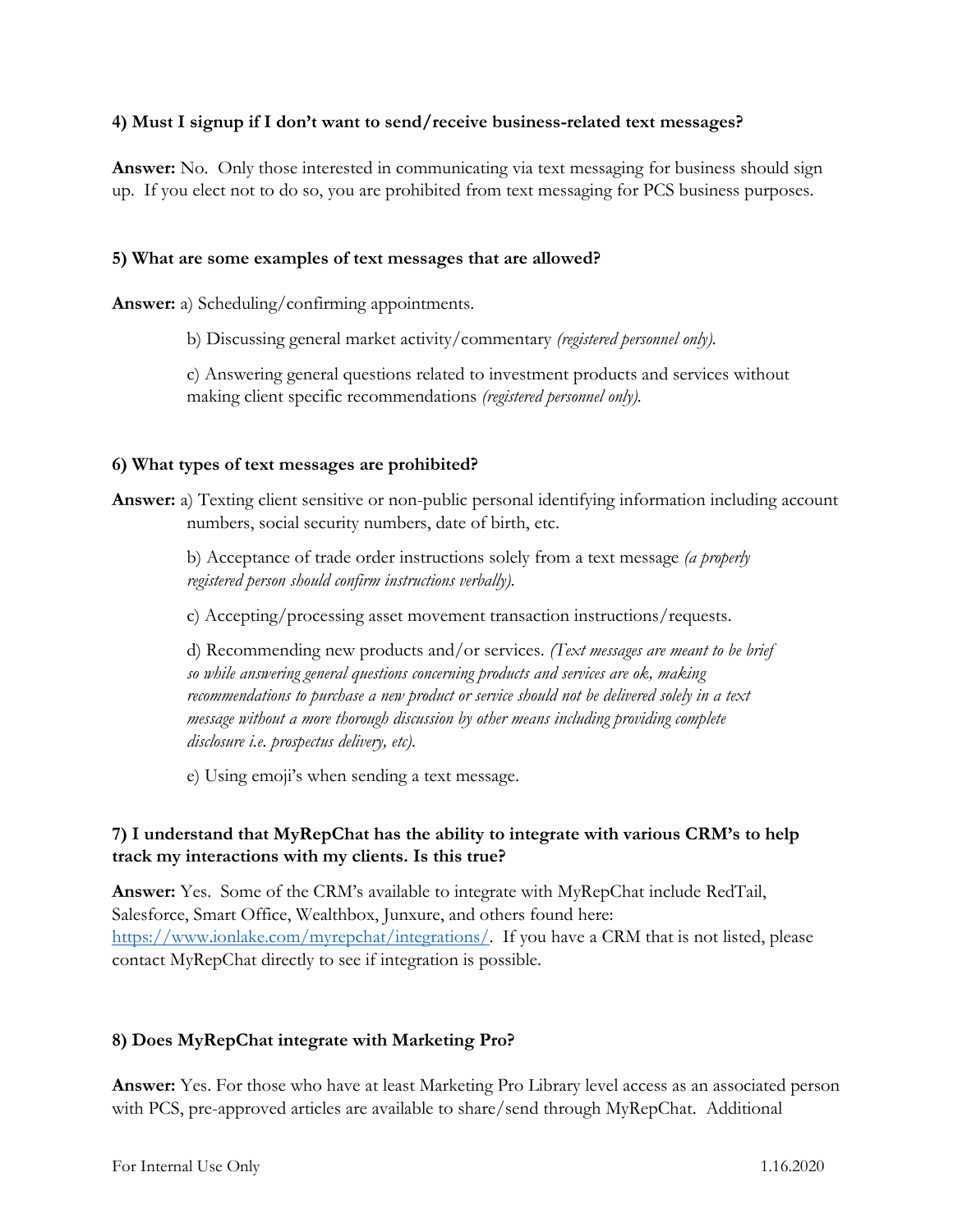instructions can be found here: [https://ionlake.zendesk.com/hc/en-us/articles/360018567231-](https://ionlake.zendesk.com/hc/en-us/articles/360018567231-How-do-I-integrate-with-MarketingPro-WEB-UI-) [How-do-I-integrate-with-MarketingPro-WEB-UI-.](https://ionlake.zendesk.com/hc/en-us/articles/360018567231-How-do-I-integrate-with-MarketingPro-WEB-UI-) For further questions or assistance on adding integration please contact MyRepChat directly.

## **9) How do I sign-up?**

**Answer:** a) Those interested in signing up, may either go to this link directly using a computer (Use Google Chrome as preferred browser instead of Internet Explorer): **[https://dart.ionlake.com/web/signup.html?a=d1bce7a9-f450-4c46-b311-d2fb7ece87d9.](https://dart.ionlake.com/web/signup.html?a=d1bce7a9-f450-4c46-b311-d2fb7ece87d9)**  Follow the instructions to setup the new account. When prompted for your email address, use your primary business email address previously disclosed to PCS.

If not signing up using the direct link above, but instead through MyRepChat's general website [www.ionlake.com](http://www.ionlake.com/) or signing up via your smartphone after downloading the application "MyRepChat" you must enter the signup code **EYRCt** if and when prompted. This will ensure you are connected to PCS. If prompted for your email address, use your primary business email address previously disclosed to PCS.

Once signed up, you'll be placed in a pending status where PCS Compliance will review for final approval and assist in approving the MyRepChat account and adding applicable disclosure language.

## **10) What if I text a client who doesn't want to use text messaging?**

**Answer:** When communicating with a contact through MyRepChat the recipient will receive a disclosure message every 90 days thereafter reminding the recipient that they have the option to reply with "STOP" in order to discontinue communicating via text messaging.

## **11) May I have a PCS associated non-registered person in my office sign-up for text messaging?**

**Answer:** Yes. This service is more intended for registered representatives to provide an additional communication method with their clients who prefer to use text messaging. However as with any other method of communication, non-registered persons may only communicate and provide support that are solely clerical and administrative in nature (i.e. schedule/confirm appointments, etc). If nonregistered persons are communicating with customers directly, conversations should be limited to non-investment related topics. Non-registered personnel should not provide advice, solicit accounts/ clients or discuss the merits of any products or services offered by the firm.

Another option available for a registered representative who signs up, is to add an additional user to their account (2 total users per an account at no additional cost i.e. 1 advisor + 1 assistant). Instructions to add an additional user can be found here: [https://ionlake.zendesk.com/hc/en](https://us-west-2.protection.sophos.com/?d=zendesk.com&u=aHR0cHM6Ly9pb25sYWtlLnplbmRlc2suY29tL2hjL2VuLXVzL2FydGljbGVzLzM2MDAyMTM4NTg5Mi1NYW5hZ2luZy1Mb2dpbnMtV0VCLVVJLQ==&e=c293ZW5AcGNzYmQubmV0&h=6e7ea8e8e2624765b112763ef1bef770&t=cnJlZVg2bVRsaTY2eEFINHBpZ1lXTG9QL2tuanBnMkREaHFNeFoxTzdyMD0=)[us/articles/360021385892-Managing-Logins-WEB-UI-.](https://us-west-2.protection.sophos.com/?d=zendesk.com&u=aHR0cHM6Ly9pb25sYWtlLnplbmRlc2suY29tL2hjL2VuLXVzL2FydGljbGVzLzM2MDAyMTM4NTg5Mi1NYW5hZ2luZy1Mb2dpbnMtV0VCLVVJLQ==&e=c293ZW5AcGNzYmQubmV0&h=6e7ea8e8e2624765b112763ef1bef770&t=cnJlZVg2bVRsaTY2eEFINHBpZ1lXTG9QL2tuanBnMkREaHFNeFoxTzdyMD0=) Additional questions should be directed to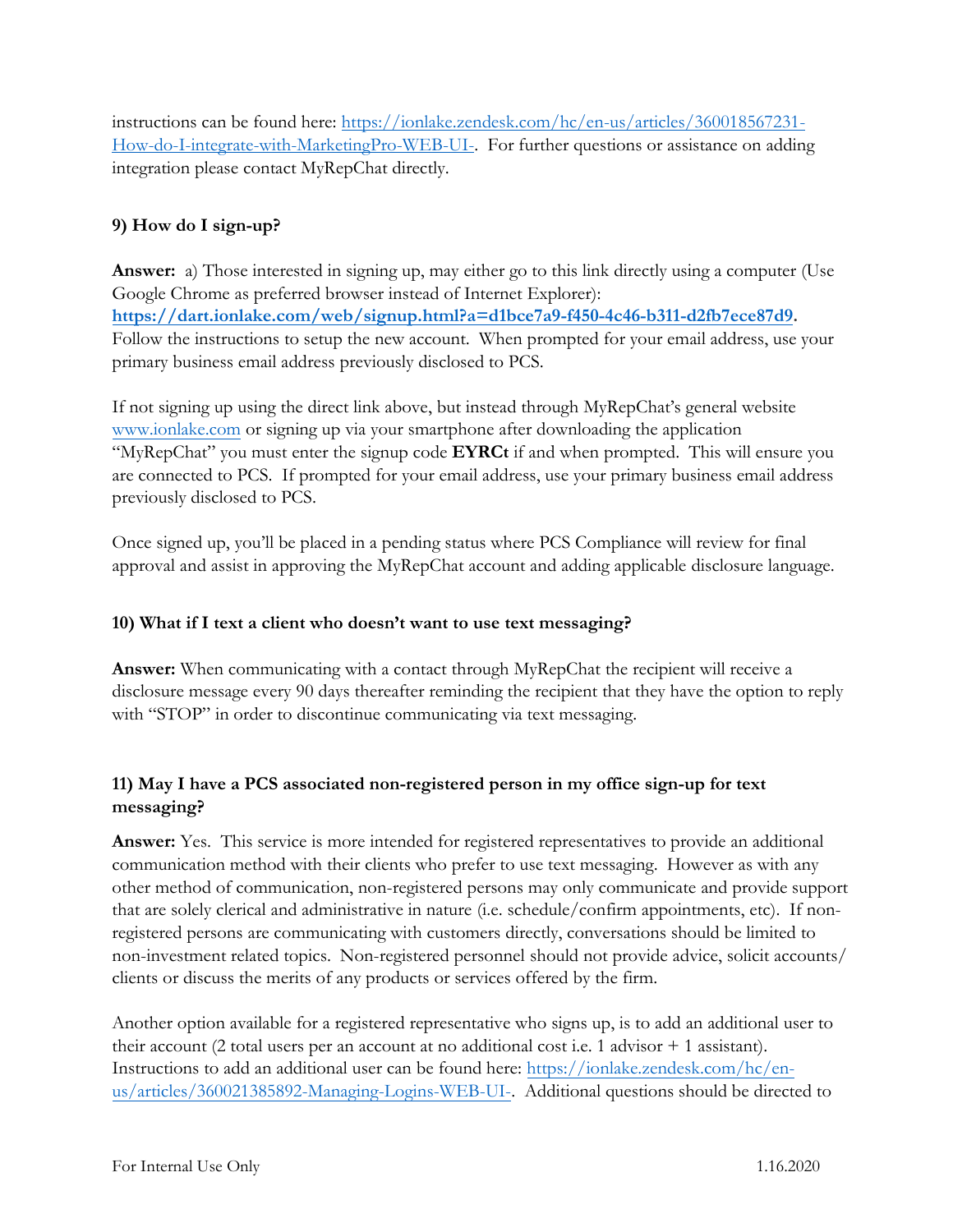MyRepChat.

## **12) Industry rules require written communications to be retained for record keeping purposes. How will PCS retain copies of text messages through MyRepChat?**

**Answer:** Text messages sent through the MyRepChat application will be archived as an email. This is done by associating the account to each representative's business email address when setting up the MyRepChat account initially. This enables a copy of each text message sent/received (only through MyRepChat) to be copied to the PCS approved email address which are already archived within PCS email archival platform (i.e. Global Relay).

## **13) Who do I contact if I have technical questions on MyRepChat including setting up integration with my CRM platform, Marketing Pro or an Independent Archiving Integration vendor?**

**Answer:** Email: support(*a*)ionlake.com or ph. 1-844-402-2401. For a prompter response, please provide as much of the following information as possible when sending an email to support:

- o MyRepChat phone number
- o Your name and the business name
- o If your question is about MyRepChat web or mobile app
- o If mobile app, what version of mobile app you are using
- o If you are getting an error, what the error message is
- o What activity you're trying to accomplish
- o Screenshots help

### **14) May I send a group text message or the same message individually to multiple individuals?**

**Answer:** Depends. The same policy exists if sending an email or written form letter to multiple individuals. All retail communication (i.e. written communications sent to more than 25 recipients in a 30 day period) MUST be submitted through Marketing Pro for prior-approval before use.

## **15) Who do I contact with Compliance-related questions?**

Answer: Compliance@pcsbd.net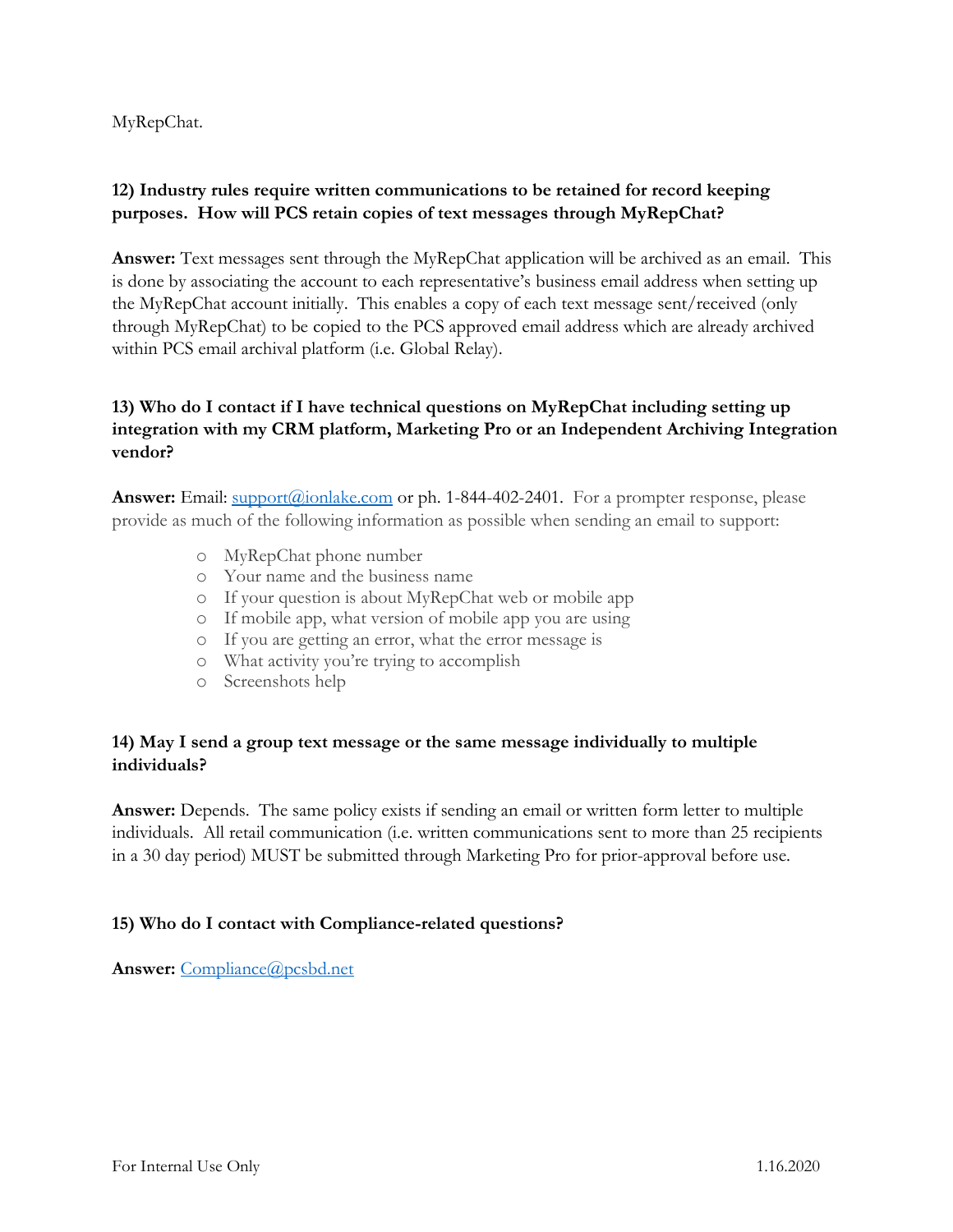

### **Text Messaging**

#### **Designated Supervising Principal**

Our designated Supervising Principals are responsible for ensuring all associated personnel, and their immediate supervisors, understand business-related text messages are deemed electronic written communications (similar to email) and thus must follow certain requirements as referenced under [FINRA Rule 2210](https://www.finra.org/rules-guidance/rulebooks/finra-rules/2210) when dealing in communications with the public.

#### **Supervisory Review Procedures and Documentation**

Text messages must comply with all regulatory and the firm's guidelines. Only associated persons who setup an account through the firm's approved text messaging vendor and subsequently are approved by PCS Compliance may use text messaging as a method to communicate business-related matters. By using the firm's approved vendor, the firm will ensure compliance with the firm's recordkeeping and supervisory obligations.

While a text message may primarily be a one-to-one communication defined as correspondence (message sent to 25 or less recipients in a 30-day period) under FINRA rules, if sent to more than 25 recipients in a 30-day period it's defined as retail communication and requires prior Compliance approval before use.

Any complaints (including those received via a text message) must immediately be forwarded to the representative's Managing Principal and the PCS Compliance Department for review and response.

In instances where a representative learns a text message was either sent to the wrong recipient or received from someone impersonating a client, the representative must immediately notify the PCS Compliance Department who will begin an appropriate investigation to determine what additional steps must be taken.

Should any associated person not strictly adhere to this policy, internal disciplinary actions could follow, including up to possible termination. In addition to the prohibited texting activities below, you may also reference the PCS Text Messaging FAQs found on the PCS Advisor Resource Center (Compliance Section) for additional details.

#### **Examples of Prohibited Texting Activities**

1) Texting sensitive or non-public personal identifying information including a social security number, date of birth, account number, etc.

2) Acceptance of trade order instructions (Appropriately registered persons must confirm